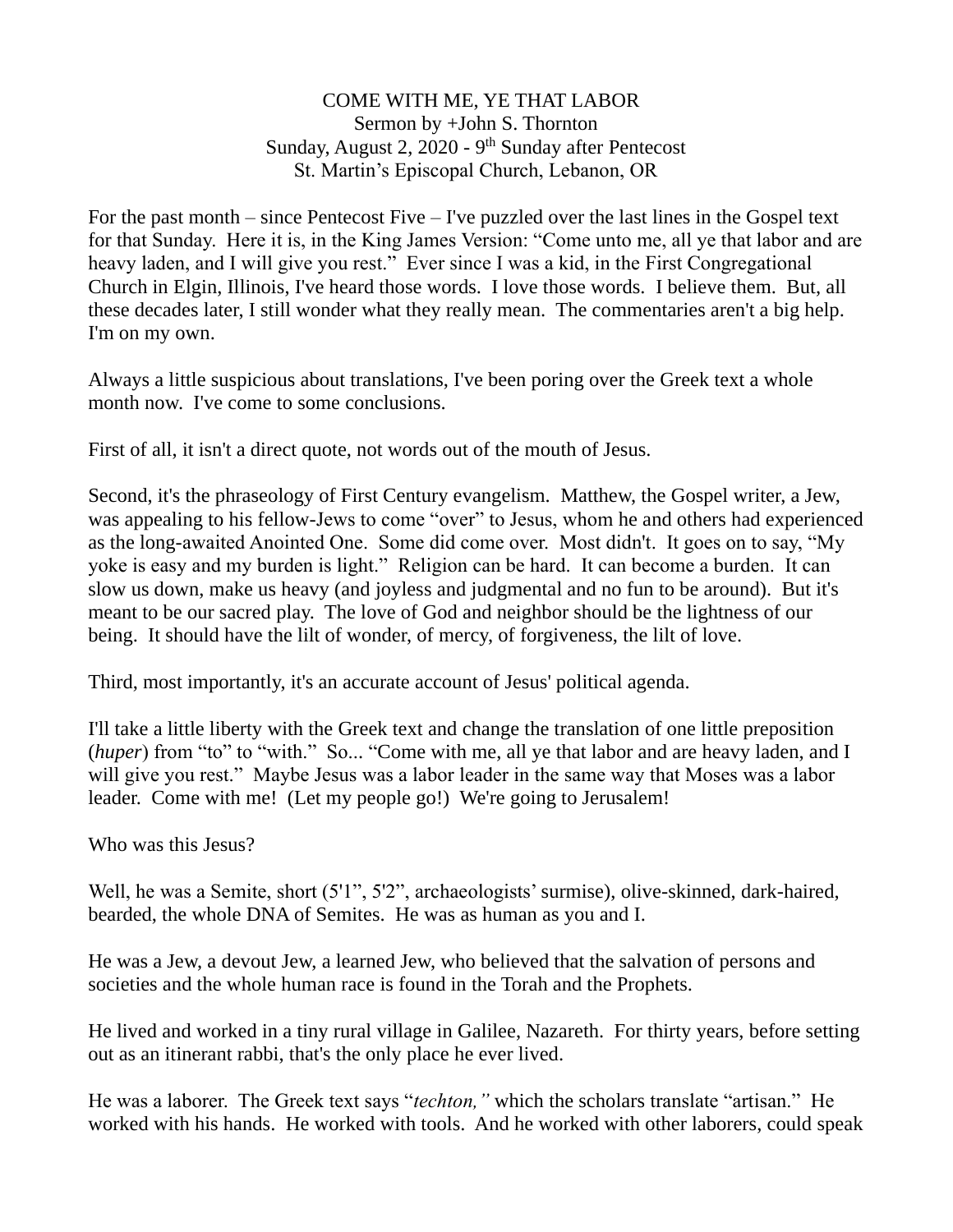their language, shared their lives, knew all about their faded dreams of living any other way.

He was, literally, one of the "unwashed." The aqueduct, ingeniously engineered and constructed, by-passed Nazareth and went to Sepphoris, the capitol of Galilee, just four kilometers away. That's where the public baths were; so that's where the "washed" were, the land owners, the government officials, the lawyers and judges, the tax collectors, the physicians, the religious leaders, all scrubbed up and polished – and disdainful of those who weren't, the dusty, the dirty, like Jesus and all the laborers who lived down there in Nazareth. ("Can any good come out of Nazareth?")

Maybe that's what was in his craw the day he read from the scroll of Isaiah in the local synagogue. "The Spirit of the Lord is upon me, because he hath anointed me to preach the gospel to the poor; he hath sent me to heal the brokenhearted, to preach deliverance to the captives, and recovering of sight to the blind, to set at liberty those who are bruised, to preach the acceptable year of the Lord." (That's the King James Version). Then he said, "This day is this Scripture fulfilled." What? Where'd he get that idea? You know, he lives right here in town. He's just a laborer. The authorities aren't going to like this! How does he get to be the fulfillment?

From Isaiah he got the nerve, from God the gumption, to be a labor leader. Lastly, he went to Jerusalem, where his message and he, the messenger, were not welcome. And you know how the story ends.

Jesus lived in a society in which there was no middle class. There were the haves and the havenots. Jesus was a have-not. He saw how the haves would squeeze the life out of the have-nots. It brought out the prophet in him.

Among the Hebrew prophets, one of the most dehumanizing things in the world is slavery. It was unjustifiable. It was detestable. It was abominable. And it would not, eventually, escape God's judgment. Remember who you are, the prophets said. You're the descendant of slaves. What was done to them you must never do to anybody else. Of course, they did anyway. Of course, we do too.

They say that there are more slaves in the world today than at any time in history. Many of them are our slaves. Our slaves? We don't see them, not that they're hidden from us. We just don't want to look. We want to believe that everybody's acting in "good faith." It would be more realistic to believe in Original Sin. We still have the haves and the have-nots, the washed and the unwashed – and we still have the God who must weep and rage and hunt for Jesuses to raise hell on behalf of the oppressed. "The Spirit of the Lord is upon me, because he hath anointed me to preach the gospel to the poor... to set at liberty those who are bruised...."

We Christians aren't going to make much of a contribution to our country unless it's the Risen Christ who rises in us. If we're going to remake America, we'll, first, have to remake ourselves. And while we're remaking ourselves, we'll have to consider the mechanism of death that keeps